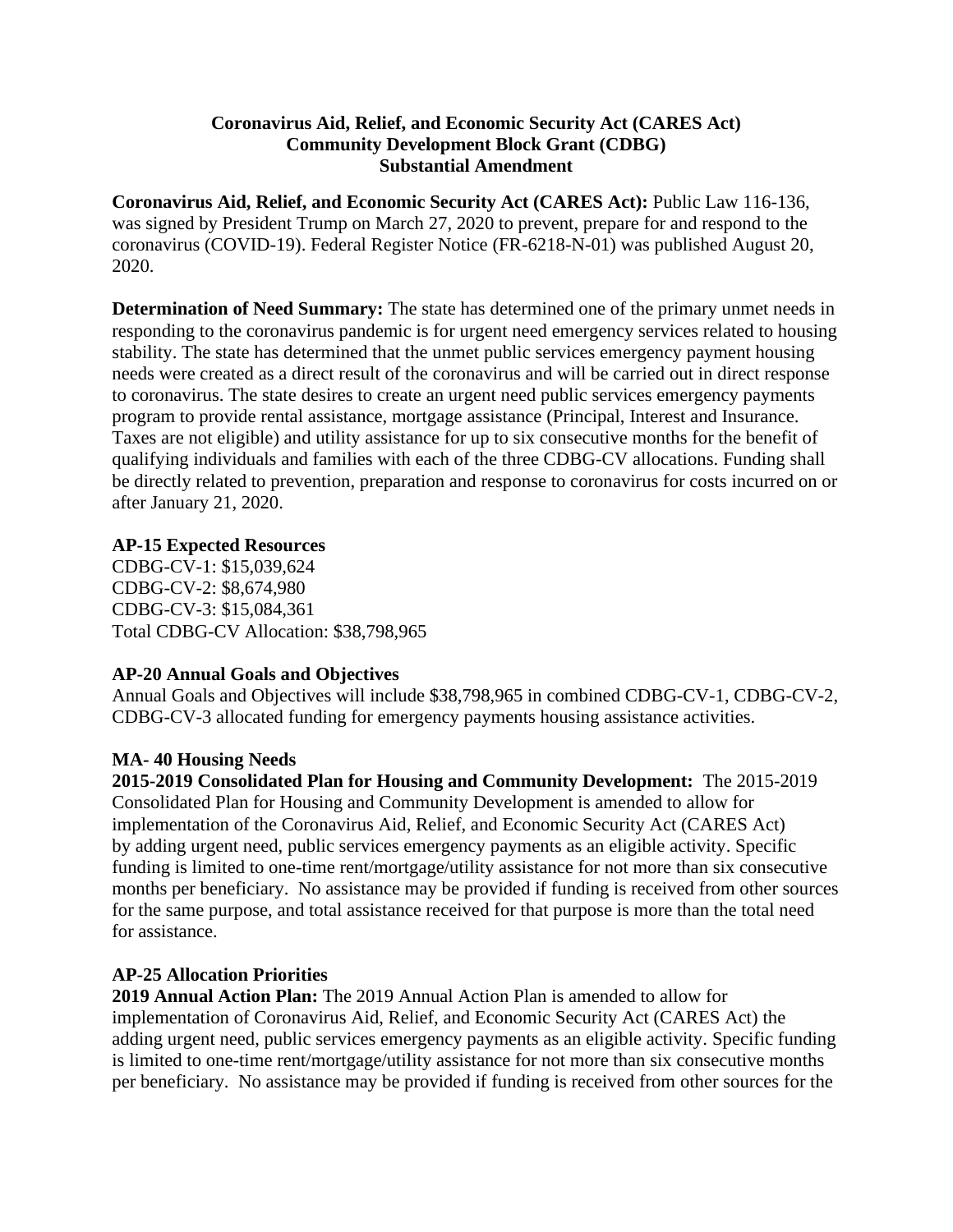same purpose, and total assistance received for that purpose is more than the total need for assistance.

# **AP- 30 Method of Distribution**

CBDG-CV-1: An amount equal to the CDBG-CV-01 Allocation (\$15,039,624) will be made available to and set-aside for non-entitlement units of general local government through an open solicitation process for those UGLG that indicate and request that the state carry out the activities directly. Set-aside funding will only be available to eligible households located within the jurisdiction of a participating unit of general local government. HUD has determined the designated entitlement communities of Jackson, Hattiesburg, Gulfport, Biloxi, Moss Point and Pascagoula are not eligible for CDBG-CV-1 allocation funding. At least 70% of the funds will directly benefit low-to-moderate income individuals and families. No more than 30% will benefit moderate income individuals and families, whose income is less than 120% of the area median income according to household size. The state proposes to carry out the activities according to the conforming changes and alternate requirements for states consistent with the entitlement program requirement of 24 CFR 570.200 (f). The Mississippi Development Authority will enter into an agreement with the Mississippi Home Corporation to act on the state's behalf.

CDBG-CV-2: An amount equal to the CDBG-CV-2 Allocation (\$8,674,980) will be made available for the benefit of eligible individuals and families in the HUD entitlement communities of Jackson, Hattiesburg, Gulfport, Biloxi, Moss Point and Pascagoula. The state proposes to carry out the activities according to the conforming changes and alternate requirements for states consistent with the entitlement program requirement of 24 CFR 570.200 (f). The Mississippi Development Authority will enter into an agreement with the Mississippi Home Corporation to act on the state's behalf. At least 70% of the funds will directly benefit low-to-moderate income individuals and families. No more than 30% will benefit moderate income individuals and families, whose household income is lass tan 120% of the area median income according to household size.

CDBG-CV-3: An amount equal to the CDBG-CV-3 Allocation (\$15,084,361) will be made available for the benefit of eligible individuals and families that reside in the HUD entitlement communities of Jackson, Hattiesburg, Gulfport, Biloxi, Moss Point and Pascagoula as well as statewide to all of the non-entitlement communities. The state proposes to carry out the activities according to the conforming changes and alternate requirements for states consistent with the entitlement program requirement of 24 CFR 570.200 (f). The Mississippi Development Authority will enter into an agreement with the Mississippi Home Corporation to act on the state's behalf. At least 70% of the funds will directly benefit low-to-moderate income individuals and families. No more than 30% will benefit moderate income individuals and families, whose household income is less than 120% of the area median income according to household size.

**Citizens Participation and Public Comment Period -** HUD has issued guidance that waives the Citizen Participation Plan requirements provided that no fewer than five (5) days are provided for public comment and reasonable notice and the opportunity to comment is provided. The 2015- 2019 Consolidated Plan Substantial Amendment and 2019 Annual Action Plan Substantial